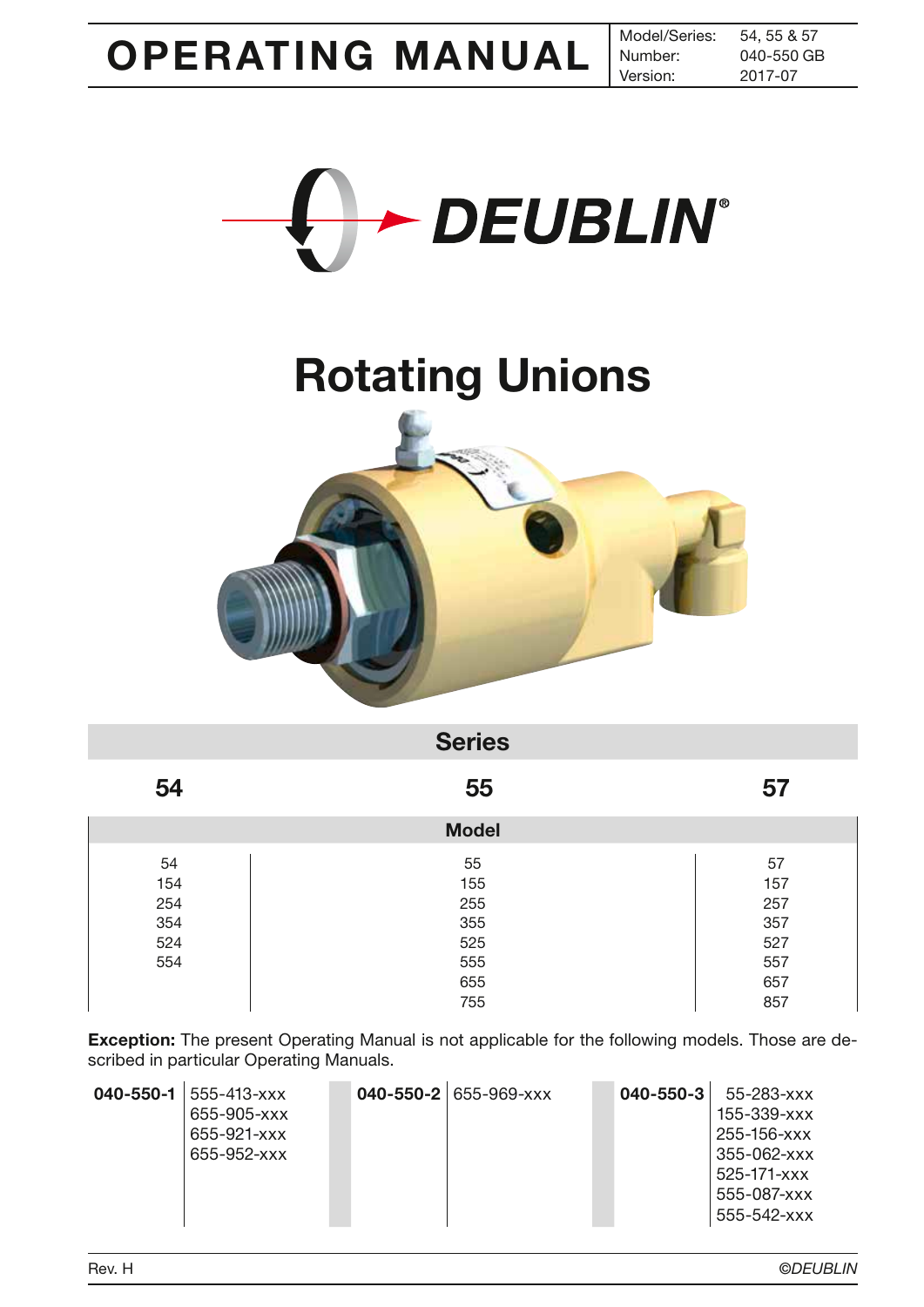

# **Content**

| 1              |                                                                                                                                                    |  |  |  |
|----------------|----------------------------------------------------------------------------------------------------------------------------------------------------|--|--|--|
|                | 1.1                                                                                                                                                |  |  |  |
|                |                                                                                                                                                    |  |  |  |
|                |                                                                                                                                                    |  |  |  |
|                | 1.2 <sub>2</sub>                                                                                                                                   |  |  |  |
|                | 1.3                                                                                                                                                |  |  |  |
|                |                                                                                                                                                    |  |  |  |
|                |                                                                                                                                                    |  |  |  |
|                |                                                                                                                                                    |  |  |  |
|                |                                                                                                                                                    |  |  |  |
|                | 1.4                                                                                                                                                |  |  |  |
| $\overline{2}$ |                                                                                                                                                    |  |  |  |
| 3              |                                                                                                                                                    |  |  |  |
| 4              |                                                                                                                                                    |  |  |  |
|                | 4.1                                                                                                                                                |  |  |  |
|                | 4.2                                                                                                                                                |  |  |  |
|                | 4.3                                                                                                                                                |  |  |  |
|                |                                                                                                                                                    |  |  |  |
|                | 4.3.2 Hose connection in case of additional axial movement of the machine shaft _____________9                                                     |  |  |  |
|                |                                                                                                                                                    |  |  |  |
|                |                                                                                                                                                    |  |  |  |
| 5              |                                                                                                                                                    |  |  |  |
| 6              |                                                                                                                                                    |  |  |  |
| 7              |                                                                                                                                                    |  |  |  |
| 8              |                                                                                                                                                    |  |  |  |
|                | 8.1                                                                                                                                                |  |  |  |
|                | 8.2                                                                                                                                                |  |  |  |
|                | 8.3                                                                                                                                                |  |  |  |
|                |                                                                                                                                                    |  |  |  |
|                |                                                                                                                                                    |  |  |  |
|                | 8.3.3 Relubrication intervals for series 55 and models 857 [14] [14] [15] 15 [16] [16] 16.3.3 Relubrication intervals for series 55 and models 857 |  |  |  |
|                |                                                                                                                                                    |  |  |  |
|                |                                                                                                                                                    |  |  |  |
| 9              |                                                                                                                                                    |  |  |  |
|                | 9.1                                                                                                                                                |  |  |  |
|                | 9.2                                                                                                                                                |  |  |  |
|                |                                                                                                                                                    |  |  |  |
|                |                                                                                                                                                    |  |  |  |
|                |                                                                                                                                                    |  |  |  |
|                |                                                                                                                                                    |  |  |  |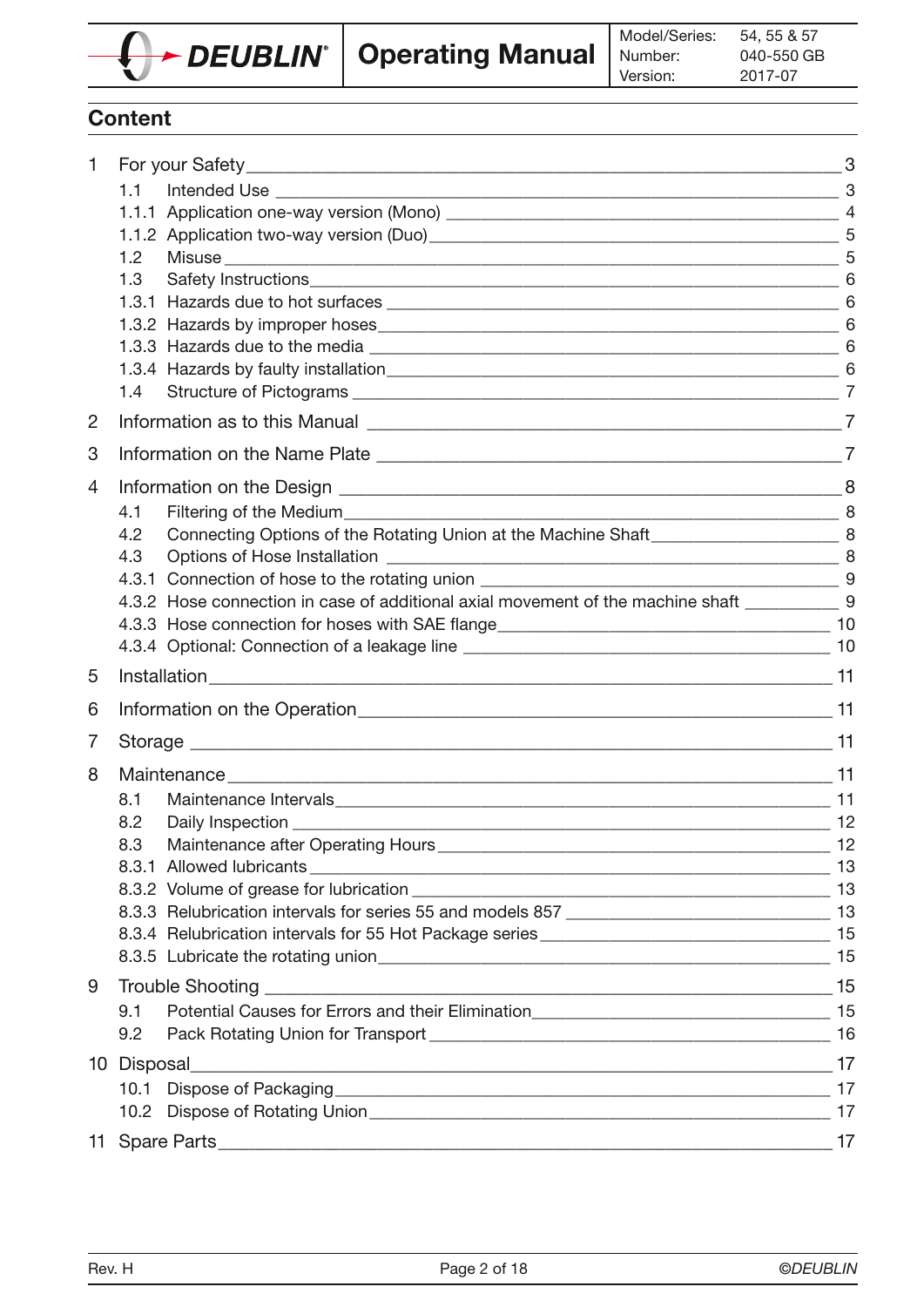# 1 For your Safety

This chapter provides information on the safe handling of *DEUBLIN* rotating unions.

- □ For your own safety and the safety of other people read this operating manual carefully and completely prior to working on or with DEUBLIN rotating unions.
- $\Box$  This operating manual exclusively describes the rotating unions of the manufacturer DEUBLIN. In the further description/explanation the name "DEUBLIN" is left out for a better readability.
- ❑ This operating manual is a material part of the specified rotating unions. The operator is responsible for the personnel to take note of this manual.
- ❑ Always use the latest version of the operating manual, available under www.deublin.eu.
- ❑ The operator of the rotating unions shall not make any modifications or attachments to and retrofitting of the rotating union without the manufacturer's consent.
- □ Please follow the additional instruction "Installation" for a secure and corrrect installation of the rotating union. The installation instruction is included with the delivered union.

# 1.1 Intended Use

The rotating unions of the series 54, 55 and 57 supply the feeding of the following media: Water, steam (not for series 55 Hot Package), thermal oil

|                              |              |                                           | <b>Medium</b> |                                              |                    |  |  |
|------------------------------|--------------|-------------------------------------------|---------------|----------------------------------------------|--------------------|--|--|
| <b>Series</b>                | <b>Model</b> | <b>Temperature</b><br>range $(^{\circ}C)$ | <b>Water</b>  | <b>Steam (short-term</b><br>saturated steam) | <b>Thermal oil</b> |  |  |
| 54                           |              | up to $90^\circ$                          |               |                                              |                    |  |  |
| 55                           | 55 up to 655 | up to 120°                                |               |                                              |                    |  |  |
| 55 Hot Package <sup>1)</sup> | 55 up to 655 | up to 160°                                |               |                                              |                    |  |  |
| 55                           | 755          | up to 120°                                |               |                                              |                    |  |  |
| 55 Hot Package <sup>1)</sup> | 755          | up to $160^\circ$                         |               |                                              |                    |  |  |
| 57                           |              | $90^\circ$<br>up to                       |               |                                              |                    |  |  |
| 57                           | 857          | up to 120°                                |               |                                              |                    |  |  |

<sup>1)</sup> Hot Package models are suitable either for hot water or thermal oil.

The rotating unions referred to are designed for non-potentially explosive environments and noncombustible media. Details on the operating range of the rotating unions are provided in the catalogue and/or the model-specific installation drawing.

The rotating unions of the series 54, 55 and 57 can be used as one-way or two-way version depending on the type of connection.

Please note: Several special models are available for the use of other media (e.g. air), but the present operating manual does not apply to these models. Please contact DEUBLIN if you want to use other media.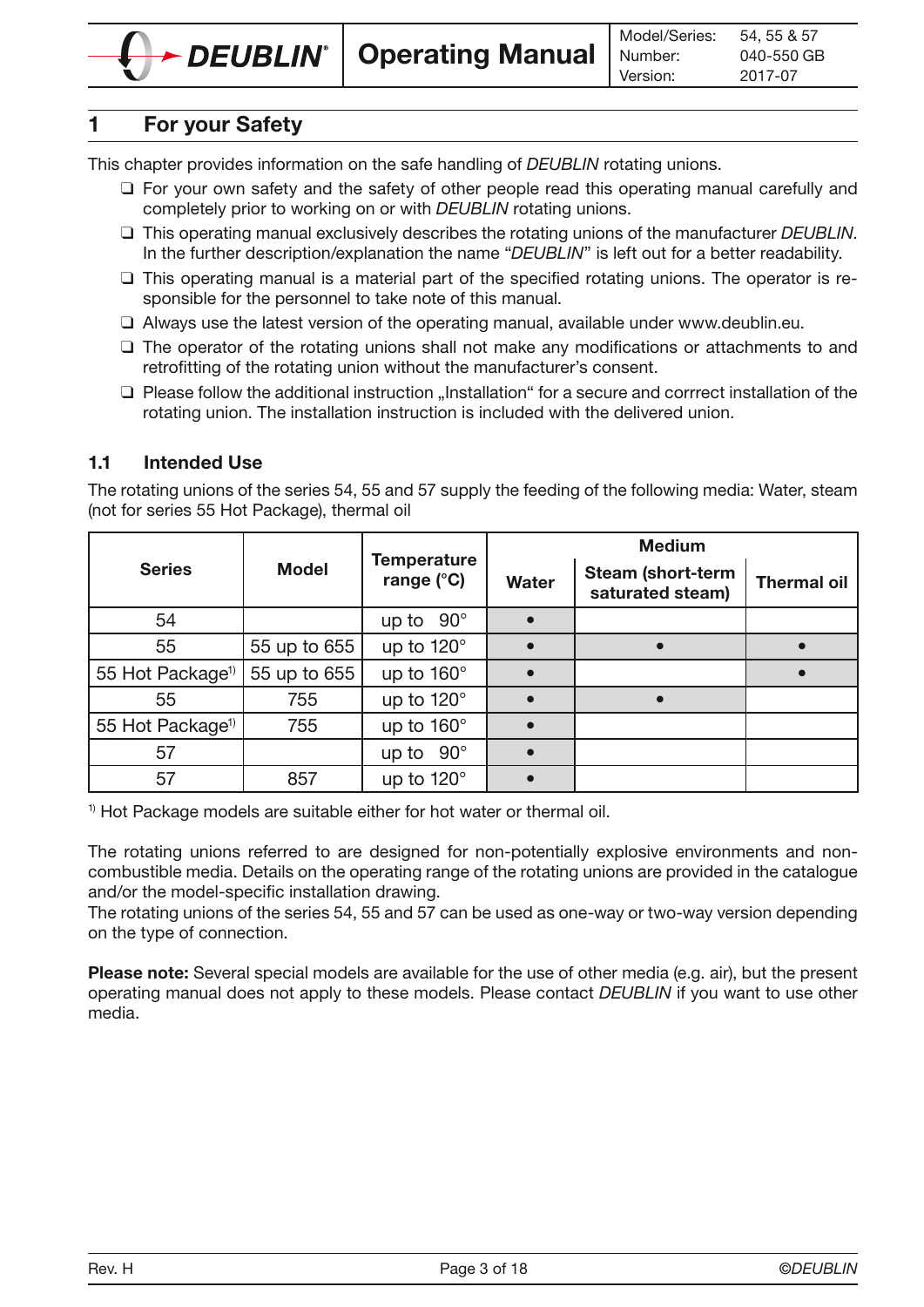

# 1.1.1 Application one-way version (Mono)

For the one-way version, models are available which can be installed at the machine shaft from the outside or in the machine shaft.

#### Rotating union externally mounted



Fig. 1: Schematic diagram one-way version (Mono – externally mounted)

One one-way version of the rotating union is mounted at each of the two ends of the roller. The rotating union (A) conveys the medium into the roller. The rotating union (B) conveys the medium into the piping system of the machine.

#### Rotating union in-the-shaft-mounted



Fig. 2: Schematic diagram one-way version (Mono – in-the-shaft mounted)

One one-way version of the rotating union is mounted in each of the two ends of the roller. The rotating union (A) conveys the medium into the roller. The rotating union (B) conveys the medium into the piping system of the machine.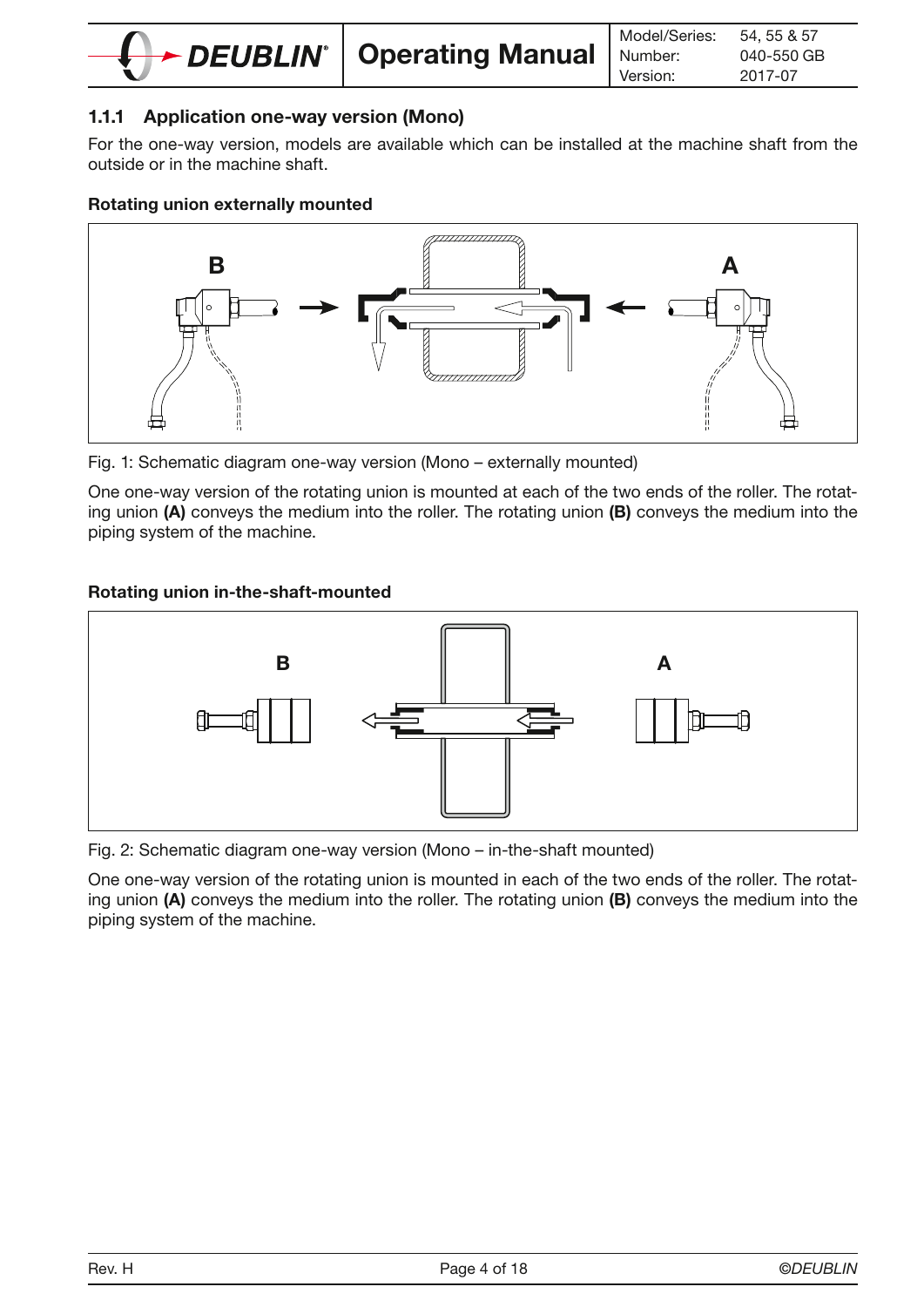

### 1.1.2 Application two-way version (Duo)



Fig. 3: Schematic diagram two-way version (Duo)

The rotating unions of the 54, 55 and 57 series are also available as two-way model (Duo).

The two-way rotating union is fitted with an axial connection at the elbow. Through this elbow the medium is conveyed into the machine shaft through a supply tube.

The return medium is absorbed by the same rotating union and conveyed into the piping system of the machine through the radial connection.

### 1.2 Misuse

This chapter provides information on known misuse of rotating unions of the 54, 55 and 57 series. The rotating unions are not suitable for the areas and applications described herein. Use in such areas or for such applications constitutes a misuse endangering people and machines and is therefore prohibited.

#### Prohibition for the following areas:

#### ❑ Potentially explosive areas

The rotating unions of the 54, 55 and 57 series shall not be used in potentially explosive areas, as they are not approved for the requirements in potentially explosive areas. Operation in such areas may cause explosions.

❑ Food

Food, cleaning and disinfectant residues cannot be removed from the rotating unions. People may suffer poisoning.

#### Prohibition for the following applications:

❑ Conveying of combustible media or hydrocarbons

Combustible media or hydrocarbons may ignite or cause explosions. **Exception:** Thermal oil within the admissible temperature range. Please observe the safety data sheet of the used thermal oil.

❑ Connection to a piping system with excessive pressure

If excessive pressure is applied to the rotating unions, supply pipes can come off and cause personal injury or property damage.

- ❑ Operation without lubrication Dry operation (without media) of the rotating union causes damage to the axial face seals.
- ❑ Connection to fixed pipes If connection is via fixed pipes, the rotating unions may leak and the ball bearings may get damaged.
- ❑ Conveying of media which are too hot

If the media exceed the maximum admissible temperature for the rotating union, the static seals (elastomeric seals) can be damaged which may result in leaky rotating unions and personal injury or property damage.

- ❑ For series 55 only: Conveying continuous saturated steam Escaping steam may injure people seriously.
- ❑ For series 54 and 57 only: Conveying saturated steam Escaping steam may injure people seriously.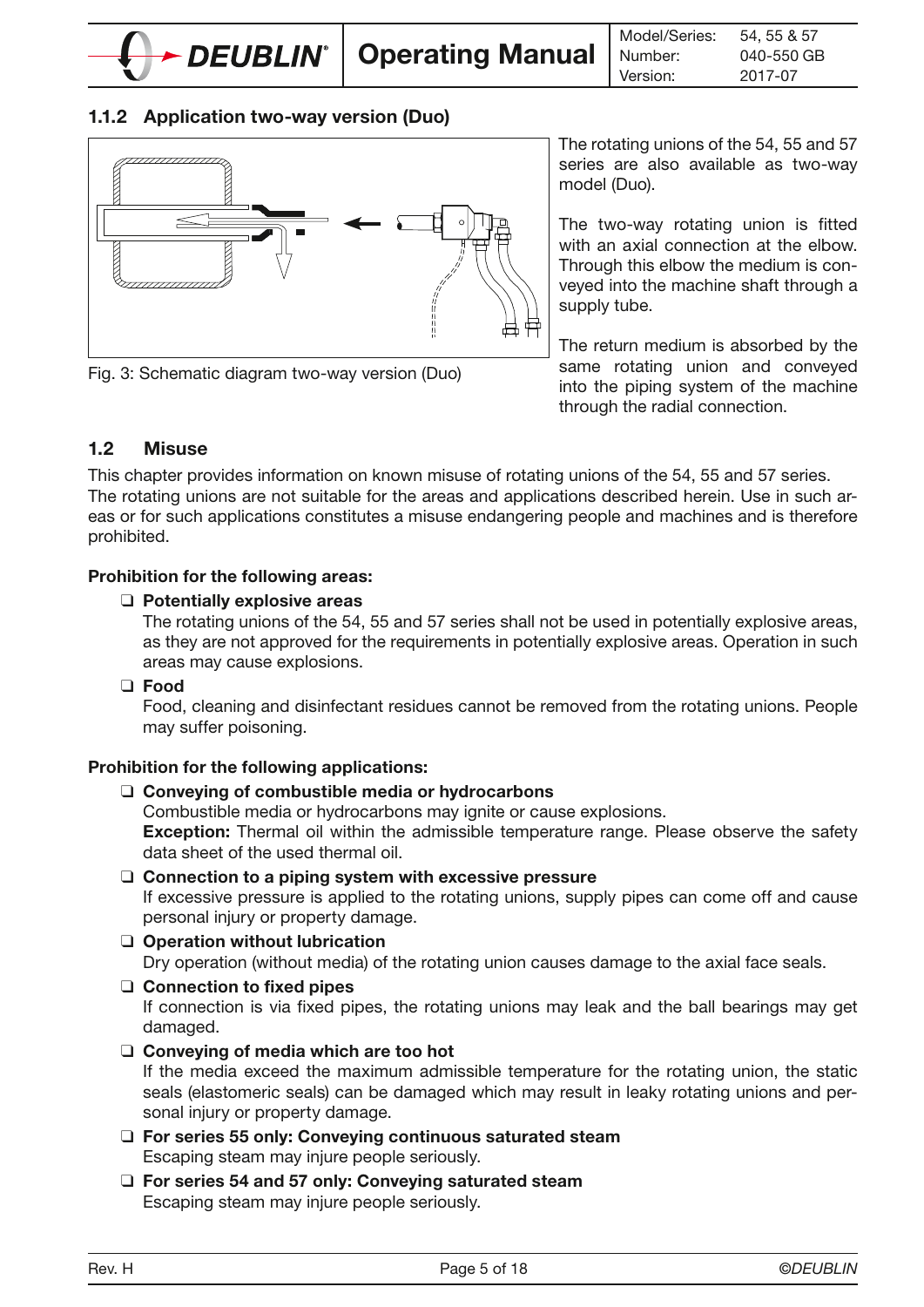This list is not comprehensive and will be updated with results from product observation.

# 1.3 Safety Instructions

This chapter provides information on the hazards through rotating unions.

### 1.3.1 Hazards due to hot surfaces

The rotating unions are heated by the temperature of the media. Skin contact with heated rotating unions can cause injuries.

- ❑ Use safety gloves and PPE (Personal Protective Equipment) protecting against heat when handling the rotating union.
- ❑ Attach a clearly visible danger sign visibly on/next to the rotating union in order to warn of danger.

# 1.3.2 Hazards by improper hoses

For the connection of the rotating union to the machine, you have to choose appropriate hoses for the respective medium, which meet, the specifications for the application.

If you use incorrect hoses, they may become porous or burst. This can cause personal injury and/or property damage to components of the machine.

❑ In case of the media water, steam and thermal oil, use hoses which are suitable for the maximum system pressure of the machine and the maximum temperature of the media.

# 1.3.3 Hazards due to the media

When working on the rotating union, injuries can be caused by skin or eye contact with the media.

❑ Observe the safety instructions for the flow media. Observe the COSHH Safety Data Sheet for the flow media.

# 1.3.4 Hazards by faulty installation

If the rotating unions are installed incorrectly, hoses and connections may become leaky. The medium can escape. Depending on the medium, personal injury or property damage to the components of the machine may occur.

- ❑ Before installing the rotating union ensure that no feed pressure and no residual pressure is applied to the pipeline system of the machine.
- ❑ Install the rotating union on the machine using hoses only, in order to avoid stress on the rotating union.
- ❑ Install the hoses free from stress.
- ❑ Install the rotating union in a way that the leaking medium can be carried away securely downward at the lowest point and that the drain line shows a fall (min. 15°).
- $\Box$  Install the hoses to the rotating union prior to mounting it at the machine shaft.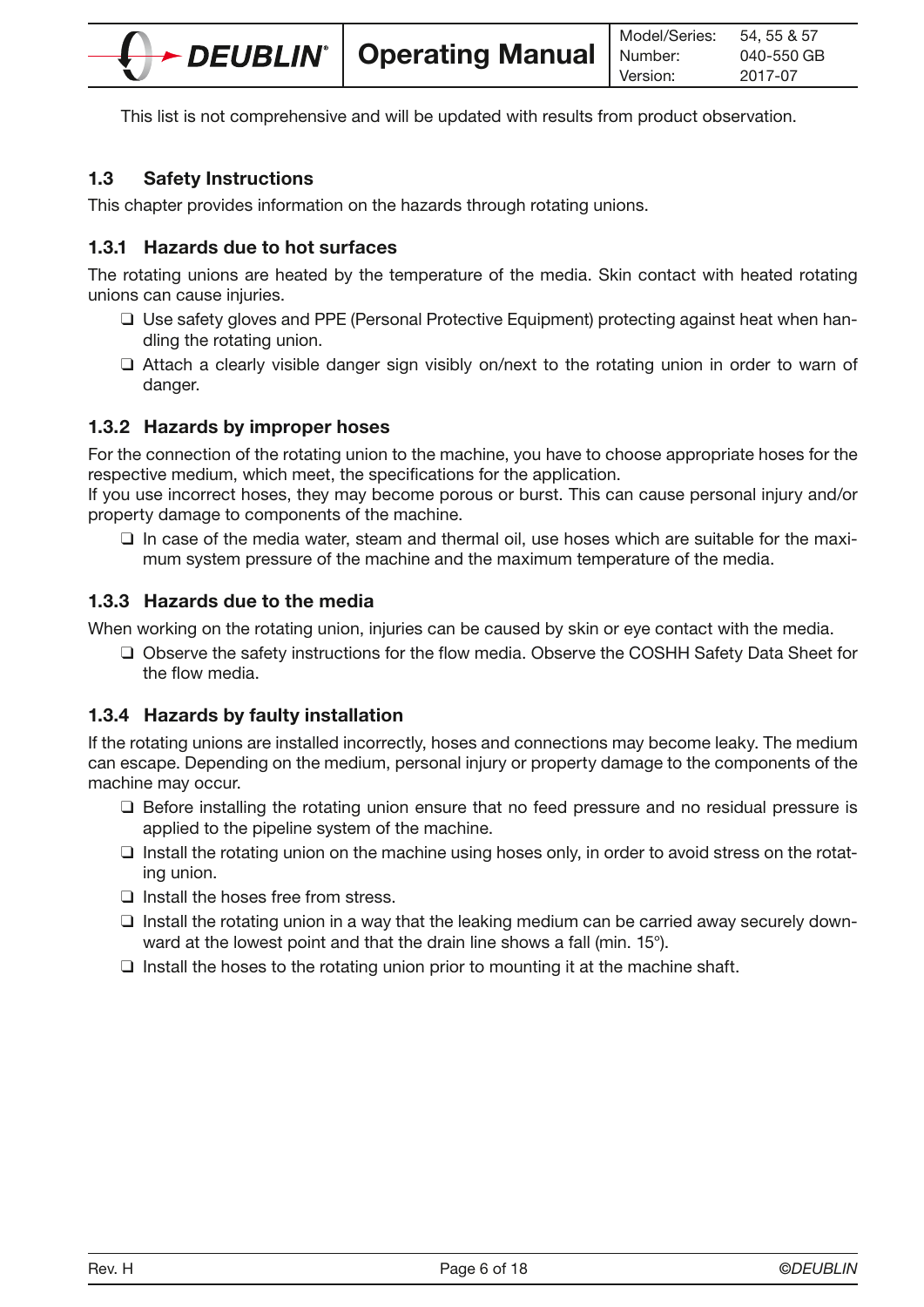

### 1.4 Structure of Pictograms

This chapter provides information on the meaning of the pictograms used in the manual.



### Warning

Potentially dangerous situation, which may result in death or serious injury.



#### **Note**

Potentially harmful situation, in which the product or surrounding objects can be damaged.



# Application notes

and other useful information.

# 2 Information as to this Manual

The copyright as to this manual remains with DEUBLIN. Subject to changes!

- ❑ You can download the latest version of this manual under www.deublin.eu.
- ❑ Always use the latest version of the operating manual.

# 3 Information on the Name Plate



Fig. 4: Name plate

The coding of the model number is described in the catalogue. The model number corresponds to the order number.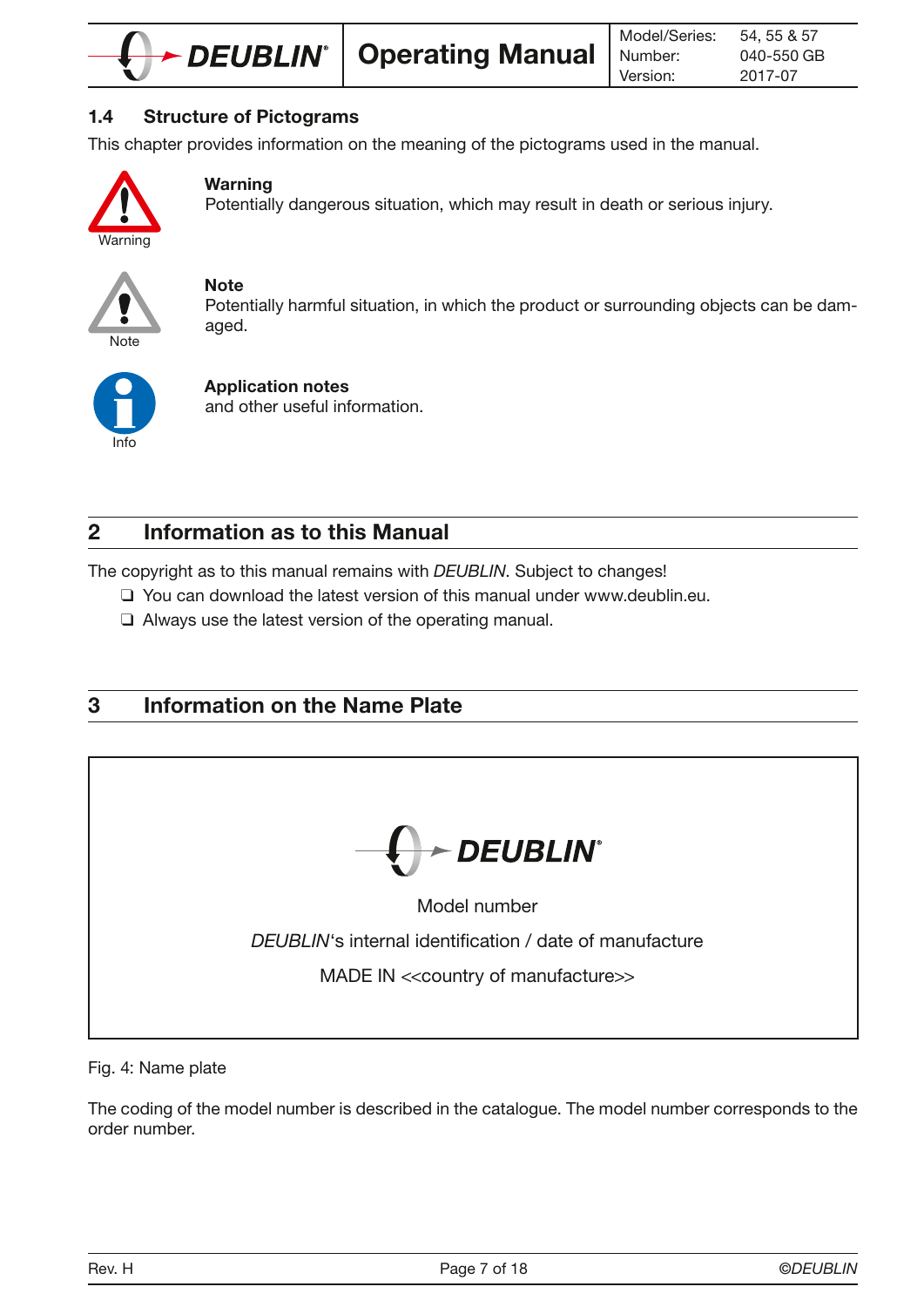

This chapter provides information as to which items have to be observed in the design in order to have a positive effect on the service life of the rotating union.



You can obtain the drawings of the rotating unions from DEUBLIN in order to integrate the rotating union in your drawing.

# 4.1 Filtering of the Medium

Unfiltered media with a particle size of more than 60 um result in increased wear of the rotating union.



The larger the particles in the media, the higher the wear of the rotating union is. The higher the total of all particles (polluting load), the higher the wear is.

 $\Box$  Insert a filter in front of the rotating union which filters particles with a size of 60  $\mu$ m and larger from the media.

# 4.2 Connecting Options of the Rotating Union at the Machine Shaft



Fig. 5: Options for the installation on the machine shaft

The rotating unions can be fastened on the machine shaft by screwing  $(A)$  or by means of a flange  $(B)$ depending on the rotating union.

# 4.3 Options of Hose Installation

The following examples show how to install the hoses at the rotating unions.

These connecting options ensure that the hoses do not transfer stress to the rotating unions when the machine shaft moves.

❑ Please pay attention to the chapter "1.3 Safety Instructions" regarding the design.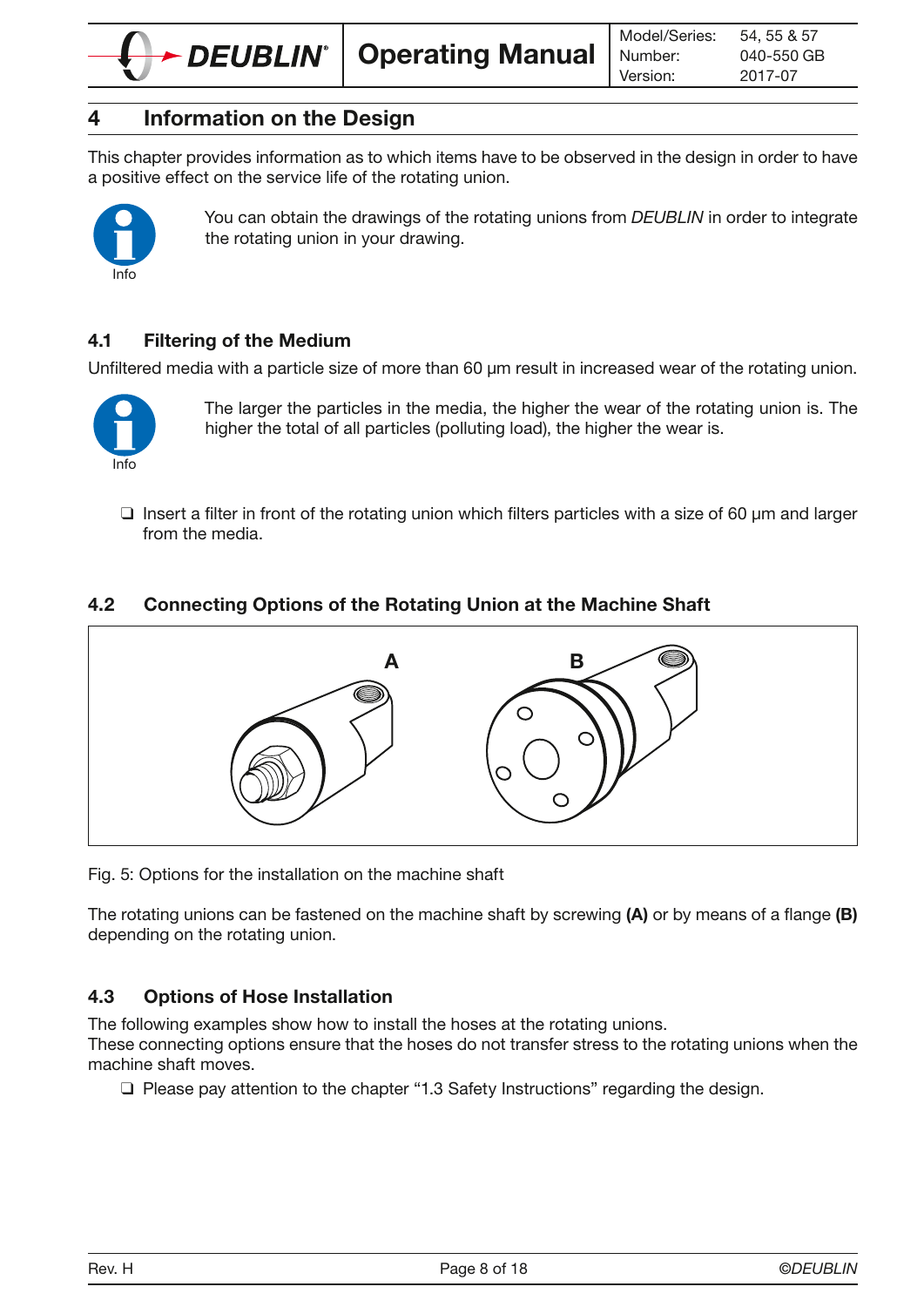

# 4.3.1 Connection of hose to the rotating union

The hoses must be installed without stress and bends so that they do not apply any forces to the rotating union. The following figures show examples of installation.



If the rotating unions are installed with connections positioned horizontally, connect the hoses as shown.

Fig. 6: Connect hoses horizontally



If the hoses are to be guided away from the rotating unions vertically and bent by 90°, connect the hoses as shown.

Fig. 7: Hoses bent by 90°

# 4.3.2 Hose connection in case of additional axial movement of the machine shaft



If the rotating unions are installed to machine shafts with an oscillating (axial) movement, the hoses must be stress-free in both extreme positions.

Fig. 8: Hoses laid in a curve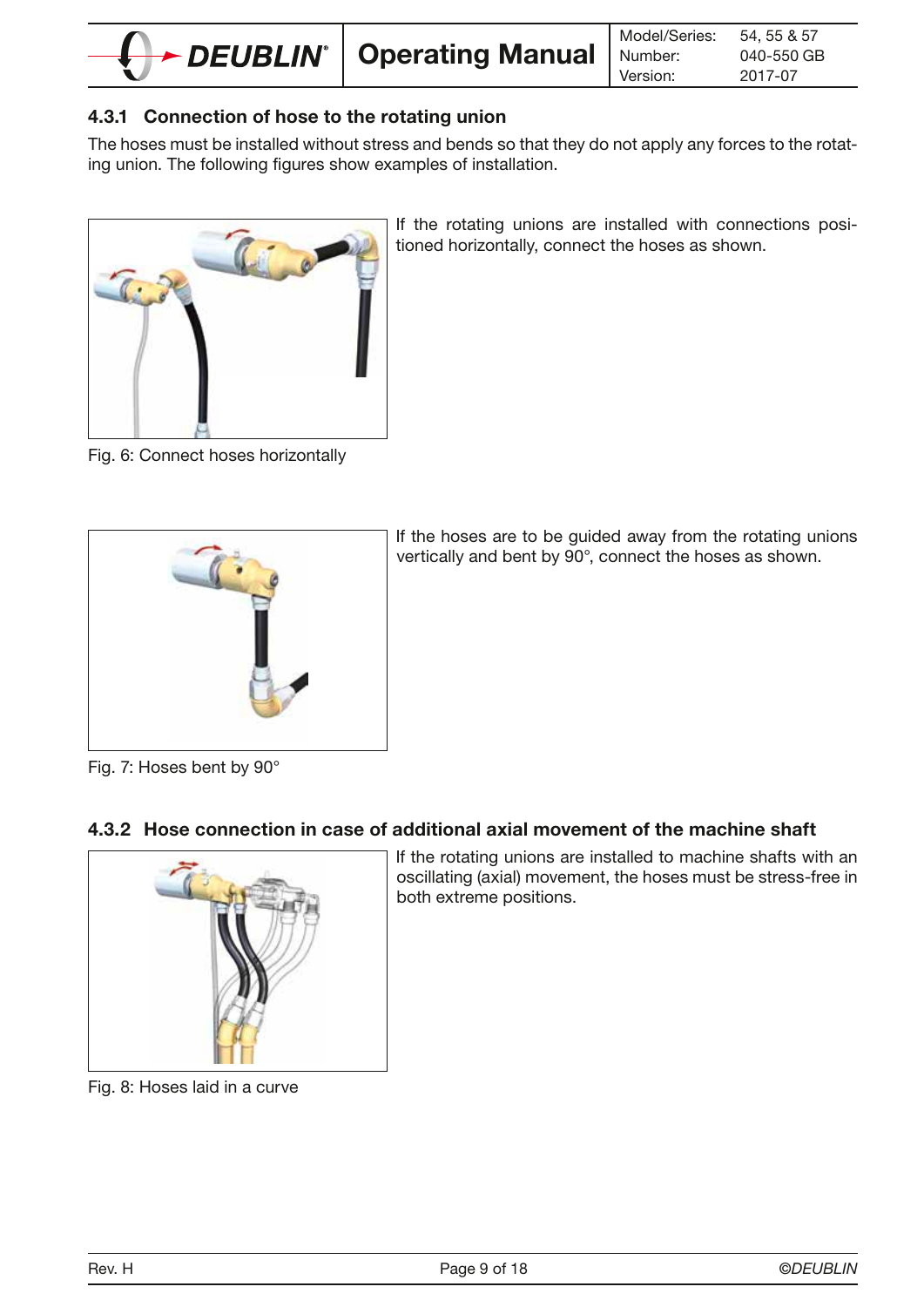

# 4.3.3 Hose connection for hoses with SAE flange



Only possible, if the rotating union is ordered with SAE connections.



The hoses are fastened at the rotating union by means of its SAE flanges using four screws.

Fig. 9: Flange connection

# 4.3.4 Optional: Connection of a leakage line



Only possible, if the rotating union is externally mounted.

In order to prevent surrounding components from being damaged by escaping medium, you can connect a leakage line to the rotating union, if required.



The rotating unions are equipped with leakage holes.

- ❑ When used in dirty environment, we recommend to protect the leakage holes against penetrating dirt. You can order sealing plugs at DEUBLIN. If you close the leakage holes, you have to provide the rotating union with ventilation, if applicable by means of a second leakage connection. Without ventilation the leaking medium cannot drain off.
- ❑ Position the rotating union in a way that you can always connect the leakage line in 6 o'clock position (at the lowest point) to a leakage hole.

Fig. 10: Schedule connection of leakage line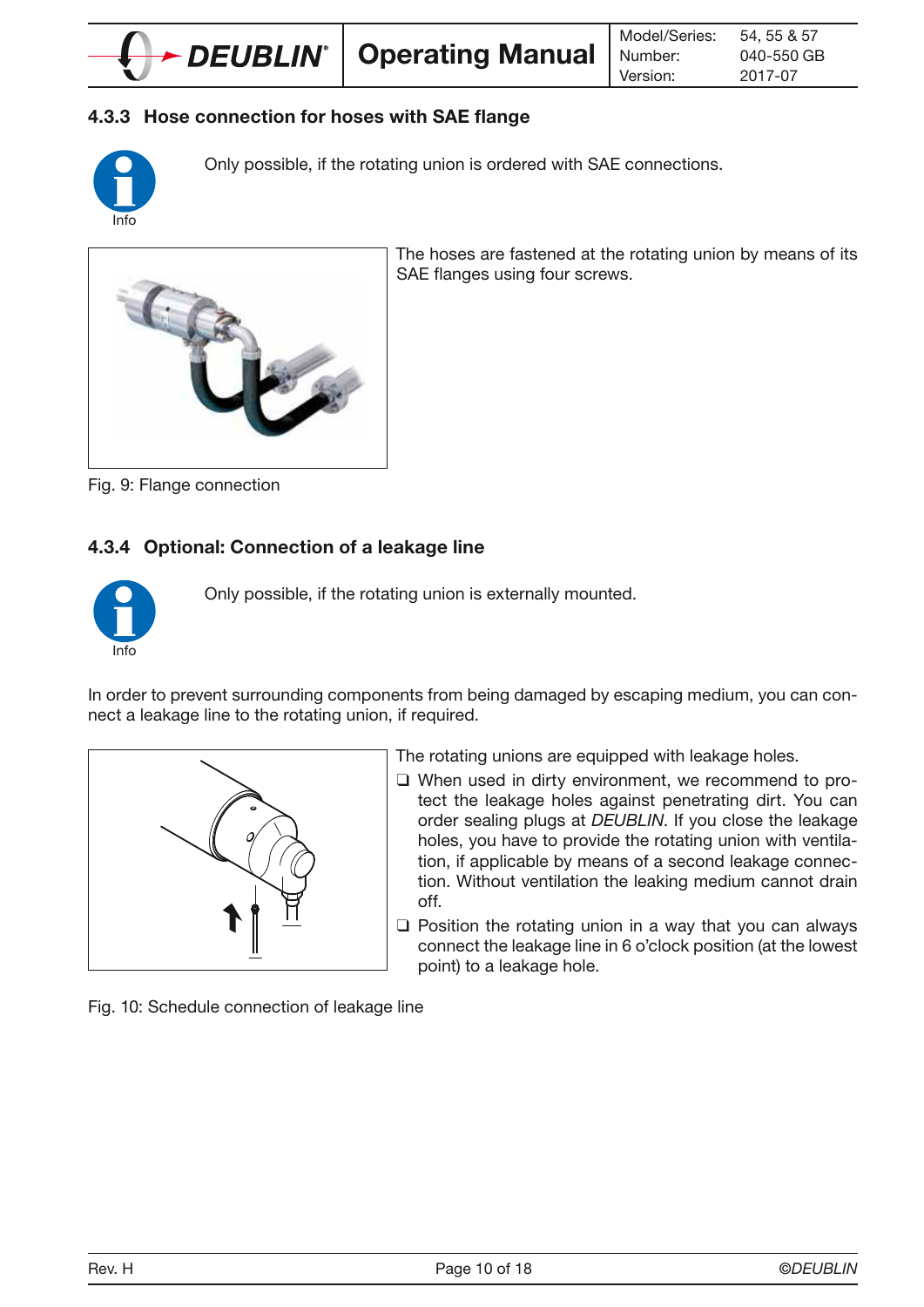

# 5 Installation

The union installation is described in an additional manual which is supplied with each rotating union. Please follow the additional instruction "Installation" for a secure and correct installation of the rotating union. The instruction "Installation" is available online under www.deublin.eu.

- ❑ Ensure that the person installing the rotating union receives the following information:
	- Position and location of the rotating union in the machine
	- Plan for connection of hoses
	- Position of leakage line
	- Information on the media

# 6 Information on the Operation



#### Damage to components due to missing lubrication (Dry run)

The axial face seals of the rotating unions are lubricated by the medium. If the rotating unions are operated without medium present they are not lubricated and will thus be damaged.

- ❑ Ensure that the rotating unions are operated with a medium.
- ❑ Switch off the plant/machine, if the rotating unions are operated without medium.

# 7 Storage



#### Damage of component due to incorrect storage

If you store the rotating unions incorrectly, they become leaky or get damaged.

- ❑ Store the rotating unions in a dry space between 3 °C and 40 °C.
- ❑ Store rotating unions for two years at the most.

# 8 Maintenance

This chapter provides information on how to extend the service life of the rotating unions by means of maintenance.

### 8.1 Maintenance Intervals

You can avoid early wear of the rotating unions, if you adhere to the maintenance intervals described herein.



#### Risk of injury due to hot or cold surfaces

The rotating unions are heated or cooled by the temperature of the medium. Skin contact with these heated or cooled rotating unions can cause severe injuries.

- ❑ Before starting to work on the rotating union, allow the machine to cool down.
- ❑ Use safety gloves and PPE (Personal Protective Equipment) protecting against heat or cold depending on the application of the rotating unions.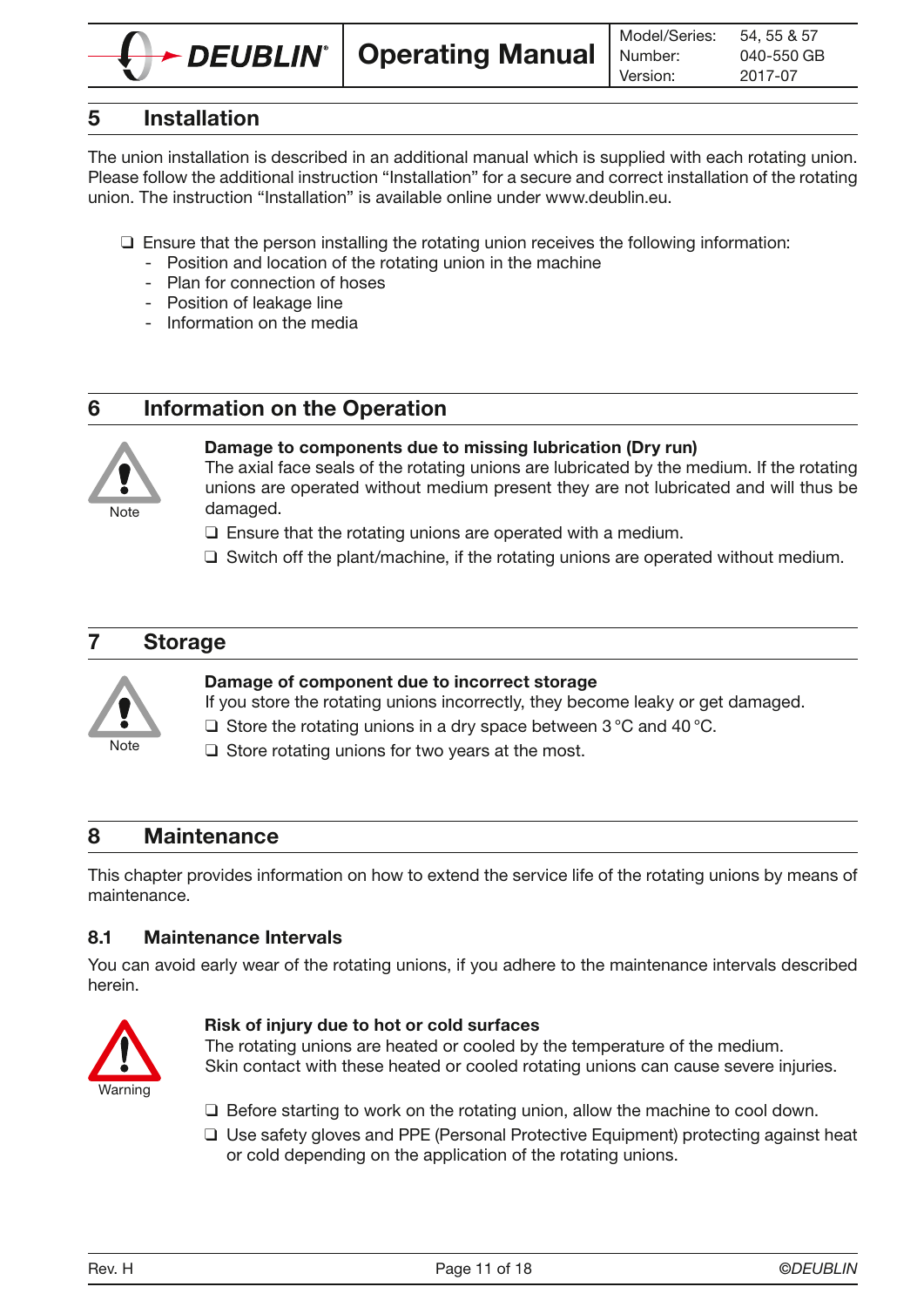

# 8.2 Daily Inspection

Check the rotating unions for tightness.



#### Risk of injuries due to applied line pressure

If you have to work on the rotating union and feed pressure of the medium is applied or there is residual pressure in the piping system of the machine, the medium can escape under pressure when releasing the connections. You and other people may suffer severe injuries.

- ❑ Ensure that no feed pressure is applied.
- ❑ Ensure that there is no residual pressure in the piping system.



Fig. 11: Inspect visually

During operation of the machine, leakages may occur at the connections and hoses depending on the requirements to the rotating unions.

1. Carry out daily visual inspections in order to check whether leakages occurred at the connections (see arrows).

If you detect leakage:

- 1. Stop the machine.
- 2. Replace the defective hoses with new ones.
- 3. Seal leaking connections.
- 4. If the rotating union is worn and leaks, replace it with a new one. Repair kits for various models can be obtained from DEUBLIN.

### 8.3 Maintenance after Operating Hours

This chapter describes how to relubricate the rotating unions.



The maintenance operations described below have to be executed in case of series 55 and 55 Hot Package only. Rotating unions of the series 54 and 57 are lubricated in the factory for the entire service life.

❑ The rotating unions are already lubricated in the factory and delivered ready-to-beinstalled.



The indicated volumes of grease and intervals for relubrication are based on experience resulting from the information of the manufacturer of the lubricant and the operating parameters of the rotating unions. The information given herein refers to operating hours depending on the respective speed.

□ In case of doubt, consult DEUBLIN.

Lubricate the ball bearings of the rotating unions at the stated lubricating intervals using the listed volume of grease suitable for the operating conditions. If you do not adhere to these instructions, the service life of the ball bearings is reduced.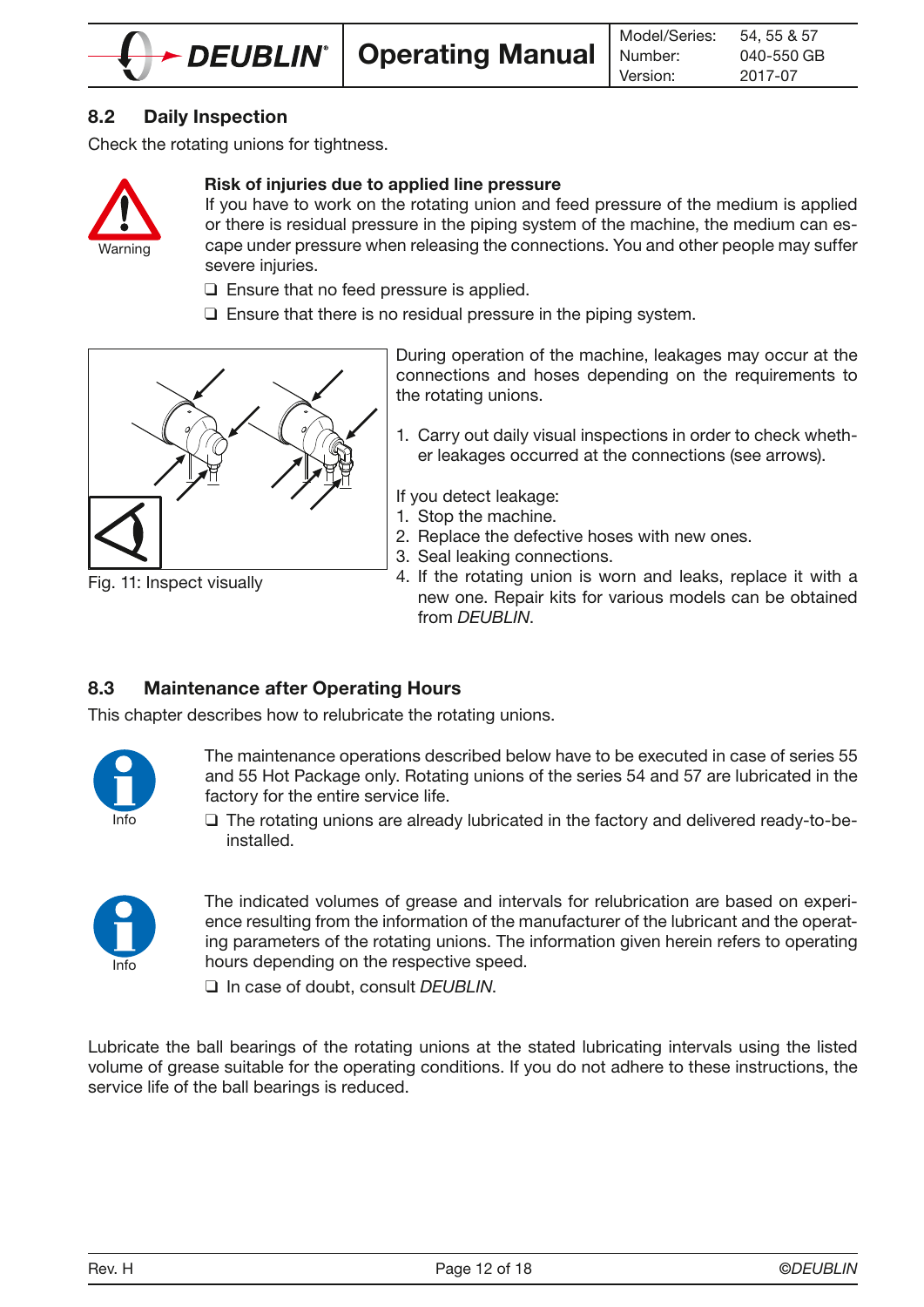

# 8.3.1 Allowed lubricants

| <b>Series</b> | allowed lubricants                  | <b>Series</b>  | allowed lubricants     |
|---------------|-------------------------------------|----------------|------------------------|
|               | 54 / 55 / 57   TEXACO CHEVRON SRI 2 | 55 Hot Package | <b>DUPONT KRYTOX</b>   |
|               | <b>GREASE NLGI 2</b>                |                | <b>KLÜBER BARRIERT</b> |
|               |                                     |                | LUBCON TURMOTI         |

| <b>Series</b>  | allowed lubricants             |
|----------------|--------------------------------|
| 55 Hot Package | <b>DUPONT KRYTOX XHTRUF</b>    |
|                | KLÜBER BARRIERTA L55/0, L55/2  |
|                | <b>LUBCON TURMOTEMP II/400</b> |

### 8.3.2 Volume of grease for lubrication



#### Damage to the component due to excessive grease

If you put too much grease in the ball bearings, the latter can be damaged.

❑ Adhere to the stated volumes of grease for lubrication.



### Damage of part by loss of grease quality

If e.g. the grease for relubrication is supplied by a central lubrication system to the rotating unions, the grease may lose its essential characteristics. The bearings of the rotating unions will be damaged.

❑ Make sure only fresh new grease is fed to the bearings.

❑ Comply with the specifications for sevice life of the grease manufacturer.

| <b>Series</b> | <b>Model</b> | Volume of grease (g) | <b>Series</b>  | <b>Model</b> | Vo |
|---------------|--------------|----------------------|----------------|--------------|----|
| 55            | 55           | 3.5                  | 55 Hot Package | 55           | 7  |
|               | 155          | 5.5                  |                | 155          | 12 |
|               | 255          | 10                   |                | 255          | 19 |
|               | 355          | 10                   |                | 355          | 24 |
|               | 525          | 12                   |                | 525          | 29 |
|               | 555          | 18                   |                | 555          | 40 |
|               | 655          | 18                   |                | 655          | 47 |
|               | 755          | 42                   |                |              |    |
| 57            | 857          | 42                   |                |              |    |

| <b>Series</b> | <b>Model</b> | Volume of grease (g) | <b>Series</b>  | <b>Model</b> | Volume of grease (g) |
|---------------|--------------|----------------------|----------------|--------------|----------------------|
| 55            | 55           | 3.5                  | 55 Hot Package | 55           |                      |
|               | 155          | 5.5                  |                | 155          | 12                   |
|               | 255          | 10                   |                | 255          | 19                   |
|               | 355          | 10                   |                | 355          | 24                   |
|               | 525          | 12                   |                | 525          | 29                   |
|               | 555          | 18                   |                | 555          | 40                   |
|               | 655          | 18                   |                | 655          | 47                   |
|               |              |                      |                |              |                      |

# 8.3.3 Relubrication intervals for series 55 and models 857

The intervals for relubrication depend on the operating conditions of the rotating unions.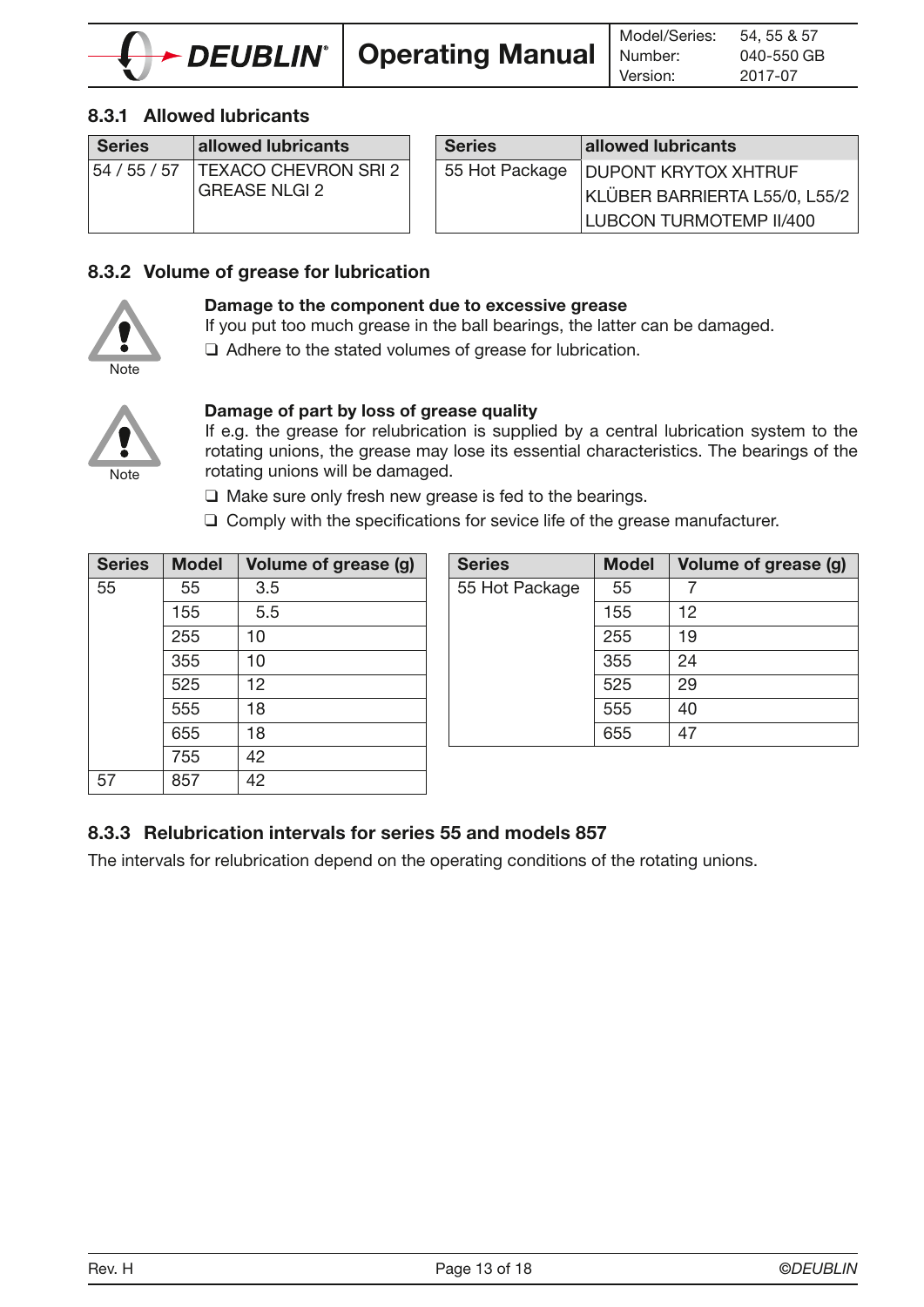

#### Relubrication intervals for light duty operating conditions

Light duty operating conditions are:

- ❑ Medium with a temperature of max. 75 °C
- ❑ Few vibrations
- ❑ Little humidity
- ❑ Hardly polluted environment



# Relubrication intervals for medium-heavy duty operating conditions

Medium-heavy duty operating conditions are:

- ❑ Medium with a temperature of 75 ° to 120 °C
- ❑ many vibrations
- ❑ much humidity
- ❑ extremely polluted environment



#### Relubrication intervals for extreme operating conditions

If the operating conditions exceed the easy and medium-heavy operating conditions, the lubrication interval, volume of grease and grease type have to be adapted to the application.

❑ Please consult your lubricant supplier.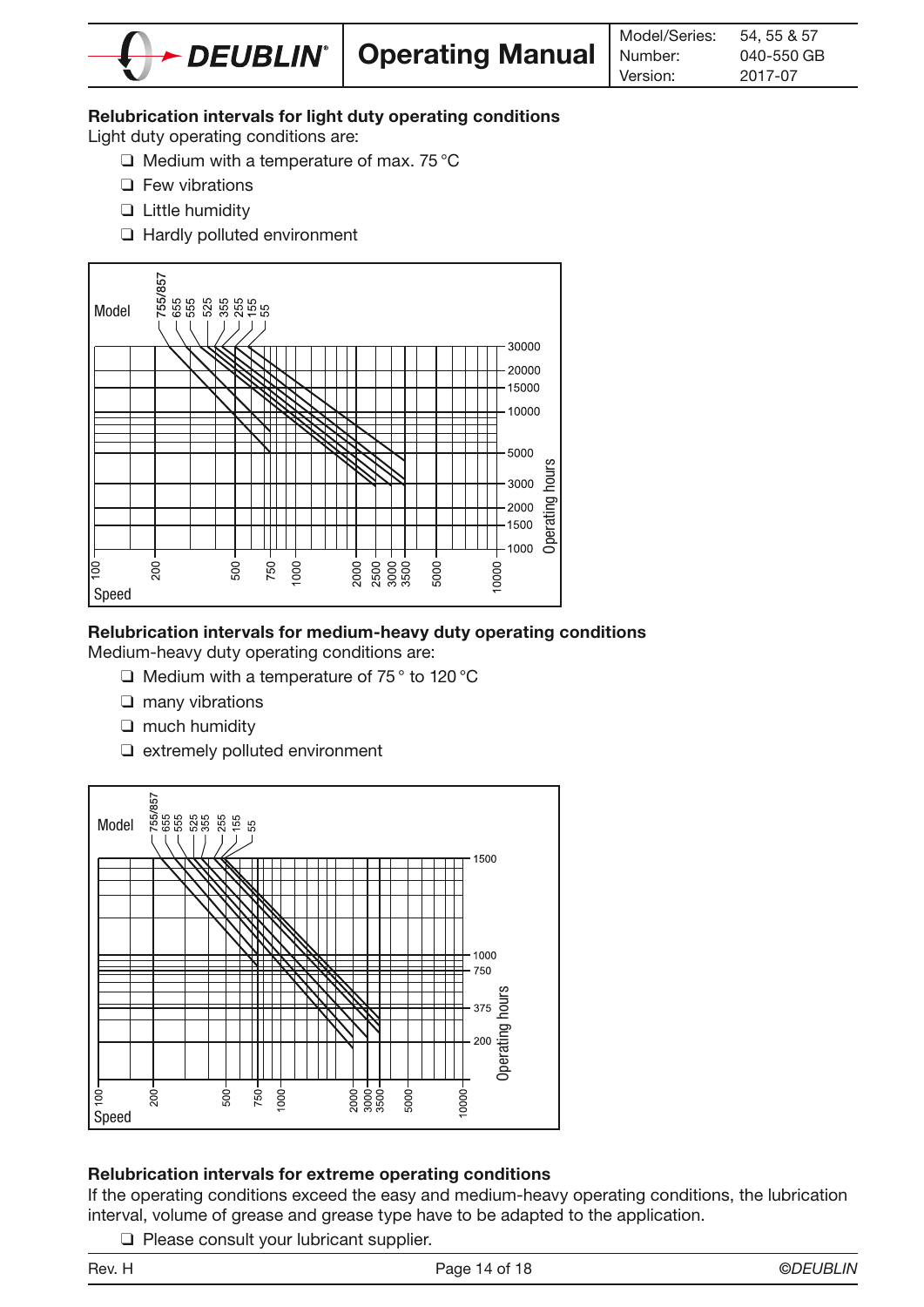

# 8.3.4 Relubrication intervals for 55 Hot Package series

# Lubrication interval after commissioning

Lubricate the rotating union with the stated volume of grease and grease type after 1,000 operating hours for the first time.

### Subsequent lubrication interval



If you convey media with a temperature **below** 100 $^{\circ}$ C through the rotating union, you do not have to relubricate the rotating union.

#### **Subsequent lubrication intervals**

from  $100^\circ$  to  $150^\circ$ C after 6,000 operating hours from  $150^\circ$  to  $160^\circ$ C after 3,000 operating hours

# 8.3.5 Lubricate the rotating union



The following paragraphs describe how to place the grease gun and inject the stated volume of grease into the ball bearing.

- 1. Attach the grease gun to the lubricating nipple (see arrow).
- 2. Ensure that the connector of the grease gun is placed correctly on the lubricating nipple.
- 3. Actuate the grease gun in order to inject the stated volume of grease into the ball bearing.
- 4. Count the operating hours for the following lubrication interval.

Fig. 12: Attach grease gun for relubrication

# 9 Trouble Shooting

This chapter provides the following information:

- 1. Which problem may occur?
- 2. What can be the cause of the problem?
- 3. How can you eliminate this problem?

# 9.1 Potential Causes for Errors and their Elimination



#### Risk of injuries due to applied line pressure

If you have to work on the rotating union and feed pressure of the medium is applied or there is residual pressure in the piping system of the machine, the medium can escape under pressure when releasing the connections. You and other people may suffer serious injuries.

- ❑ Ensure that no feed pressure is applied.
- ❑ Ensure that there is no residual pressure in the piping system.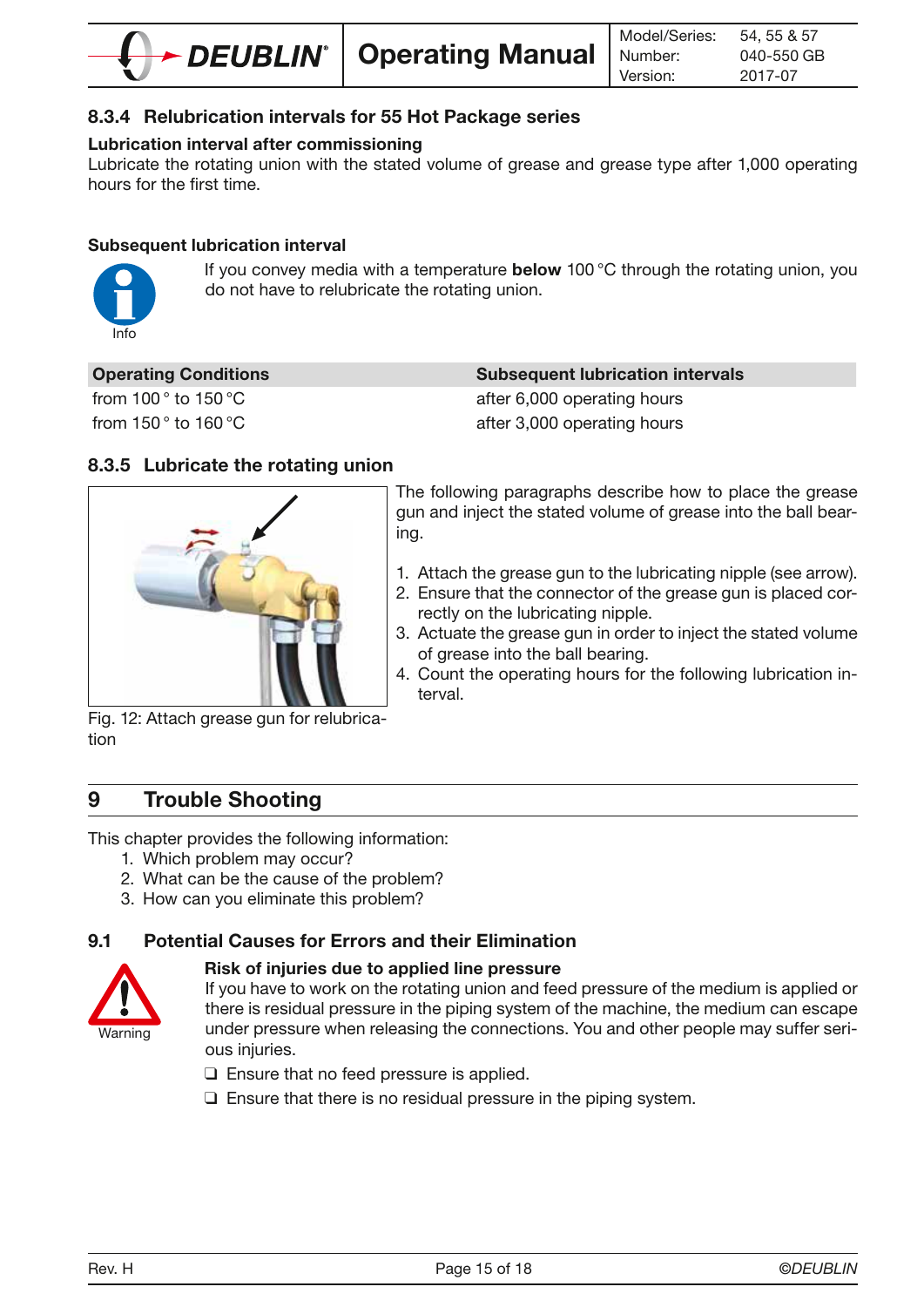

Operating Manual

 54, 55 & 57 Model/Series: Number: 2017-07 040-550 GB Version:

| Error                                                                  | <b>Potential causes</b>                                                 | <b>Elimination</b>                                                                                                                                                                                                      |
|------------------------------------------------------------------------|-------------------------------------------------------------------------|-------------------------------------------------------------------------------------------------------------------------------------------------------------------------------------------------------------------------|
| Rotating union is<br>leaky after installation                          | Incorrect installation                                                  | 1. Stop the machine.<br>2. Ensure that the connections are sealed ac-<br>cording to the manual "Installation".<br>3. Ensure that all hoses are installed without<br>stress.<br>4. Ensure that all seal faces are clean. |
|                                                                        | Seal faces of the rotating<br>union are damaged                         | 1. Pack rotating union.<br>2. Send rotating union to DEUBLIN for overhaul/                                                                                                                                              |
|                                                                        | Rotating union is defec-<br>tive                                        | service.                                                                                                                                                                                                                |
| Rotating union leaks<br>before the end of the<br>expected service life | Medium is contaminated                                                  | 1. Stop the machine.<br>2. Drain medium.<br>3. Send rotating union to DEUBLIN for overhaul/<br>service, if required.<br>4. Mount new filter.<br>5. Flush the piping system of the machine.<br>6. Fill in new medium.    |
|                                                                        | Rotating union is not de-<br>signed for the respective<br>application   | 1. Ensure that the correct DEUBLIN Rotating<br>Union is used.<br>2. Contact DEUBLIN if required.                                                                                                                        |
| Rotating union runs<br>untrue or wobbles                               | Thread and/or concen-<br>tricity outside the admis-<br>sible tolerance. | 1. Stop the machine.<br>2. Remove rotating union.<br>3. Manufacture new thread or flange.                                                                                                                               |
|                                                                        | Rotating union is mount-<br>ed incorrectly.                             | 4. Install rotating union.                                                                                                                                                                                              |

# 9.2 Pack Rotating Union for Transport

The rotating union has to be protected against mechanical impact and humidity during transport to ensure that the rotating union will arrive at DEUBLIN without being damaged.

- 1. Dismount the rotating union in reverse order of the installation (see Installation).
- 2. Ensure that the rotating union is free from the respective media.
- 3. Use a cardboard box which is suitable for the weight of the rotating union.
- 4. Cushion the base of the cardboard box with a soft material, e.g. air bubble film.
- 5. Wrap the rotating union with a soft material, e.g. air bubble film.
- 6. Ensure that no packing material or dirt can penetrate the opening of the rotating union.
- 7. Position the rotating union in the middle of the cardboard box.
- 8. Fill the free space around the rotating union with newspaper or another suitable material.
- 9. Close the cardboard box by means of tape.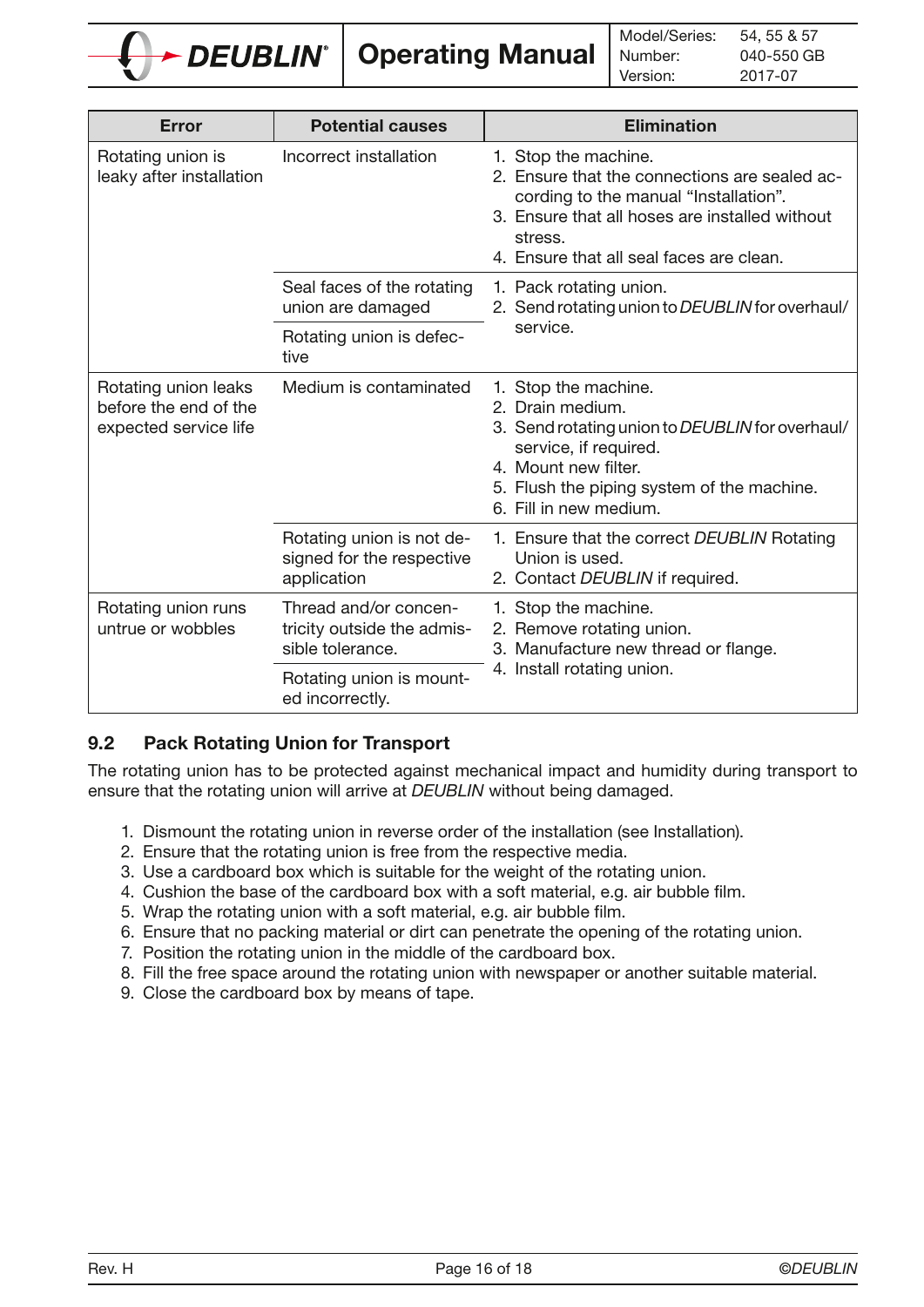

# 10 Disposal

### 10.1 Dispose of Packaging

❑ Dispose of the packaging (cardboard box and plastics) according to the national standards, regulations and directives.

### 10.2 Dispose of Rotating Union

Mainly, the rotating unions consist of metals, which can be reused within the reclamation of scrap. Decontaminate unions / parts and dispose of in an "Environmentally Friendly" way.

- ❑ Dismount the rotating union in reverse order to the installation (see Installation).
- ❑ Flush the rotating union.
- ❑ Collect the dirty flushing media.
- ❑ Dispose of the collected flushing media according to the national standards, regulations and directives.
- ❑ If you use thermal oil, please observe the instructions of the thermal oil manufacturer.
- ❑ Dispose of the rotating union according to the national standards, regulations and directives.

In case of repair, DEUBLIN disposes of all used parts.

# 11 Spare Parts

The rotating unions have a limited service life and include wearing parts. Wearing parts are excluded from the warranty. All static and dynamic sealing elements of a component are considered wearing parts, as well as ball bearings.

Repair kits are available for several models of the rotating unions and can be obtained from DEUBLIN. Please ask your DEUBLIN Service.

You need special tools and repair instructions for repair of the rotating unions which can be obtained from DEUBLIN as well.



#### **Note**

If you do not want to repair your rotating union on your own, DEUBLIN will be pleased to help you. If requested, DEUBLIN will exchange all wearing parts and clean all components of the rotating union. Before repaired rotating unions leave the premises, they will be subjected to an operational check. The repaired rotating union is returned with a standard "DEUBLIN Warranty" valid for 12 months.